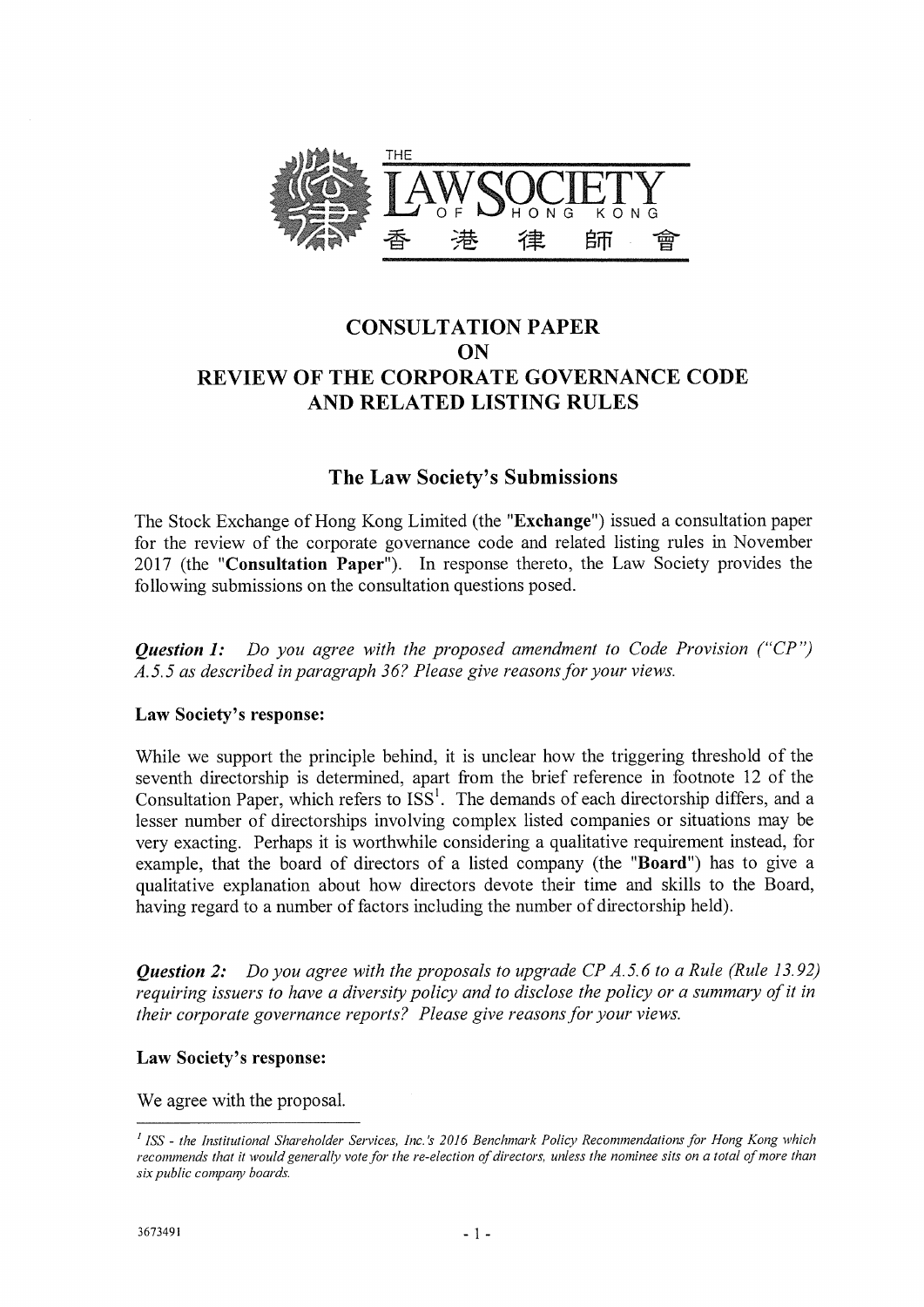*Question 3: Do you agree with the proposal to amend CP A.5.5 that it requires the board to state in the circular to shareholders accompanying the resolution to elect the director:* 

- (i) the process used for identifying the nominee;
- *(ii) the perspectives, skills and experience that the person is expected to bring to the board; and*
- *(iii) how the nominee would contribute to the diversity of the board.*

*Please give reasons for your views.* 

#### Law Society's response:

We agree with the proposal.

*Question 4: Do you agree with the proposal to amend Mandatory Disclosure Requirement L. (d)(ii) as described in paragraph 56? Please give reasons for your views.* 

### Law Society's response:

We agree with the proposal.

*Question 5: Do you agree with the proposal to revise Rule 3.13 (3) so that there is a three-year cooling off period for professional advisers before they can be considered independent, instead of the current one year? Please give reasons for your views.* 

#### Law Society's response:

The proposed period may be overly restrictive — in an extreme case, a candidate could be rendered "non-independent" under the proposal even though he/she had no relationship with the provision of professional services during the 3-year "look-back" period.

Independence of an independent non-executive director ("INED") candidate should require factual analysis on a case-by-case basis — in principle, therefore, the time period during which a candidate is regarded as affiliated with a professional adviser should generally be aligned with that of his/her involvement (if any) in the adviser's services to the issuer provided during the cooling off period.

The proposal may also add challenges in sourcing eligible INEDs and cause companies to lose a valuable source of talents on their boards. It is also noted (from the Consultation Paper) that Singapore and Mainland China only have a one-year ban on former professional advisers, whereas the UK's ban is only imposed on a "comply or explain" basis. That said, we also take the view that the specific circumstances of Hong Kong must be taken into account, and there is a limit to which international benchmarking could be made. It is not unfair to say that quite a number of listed companies in Hong Kong have experienced difficulties in finding suitable INEDs.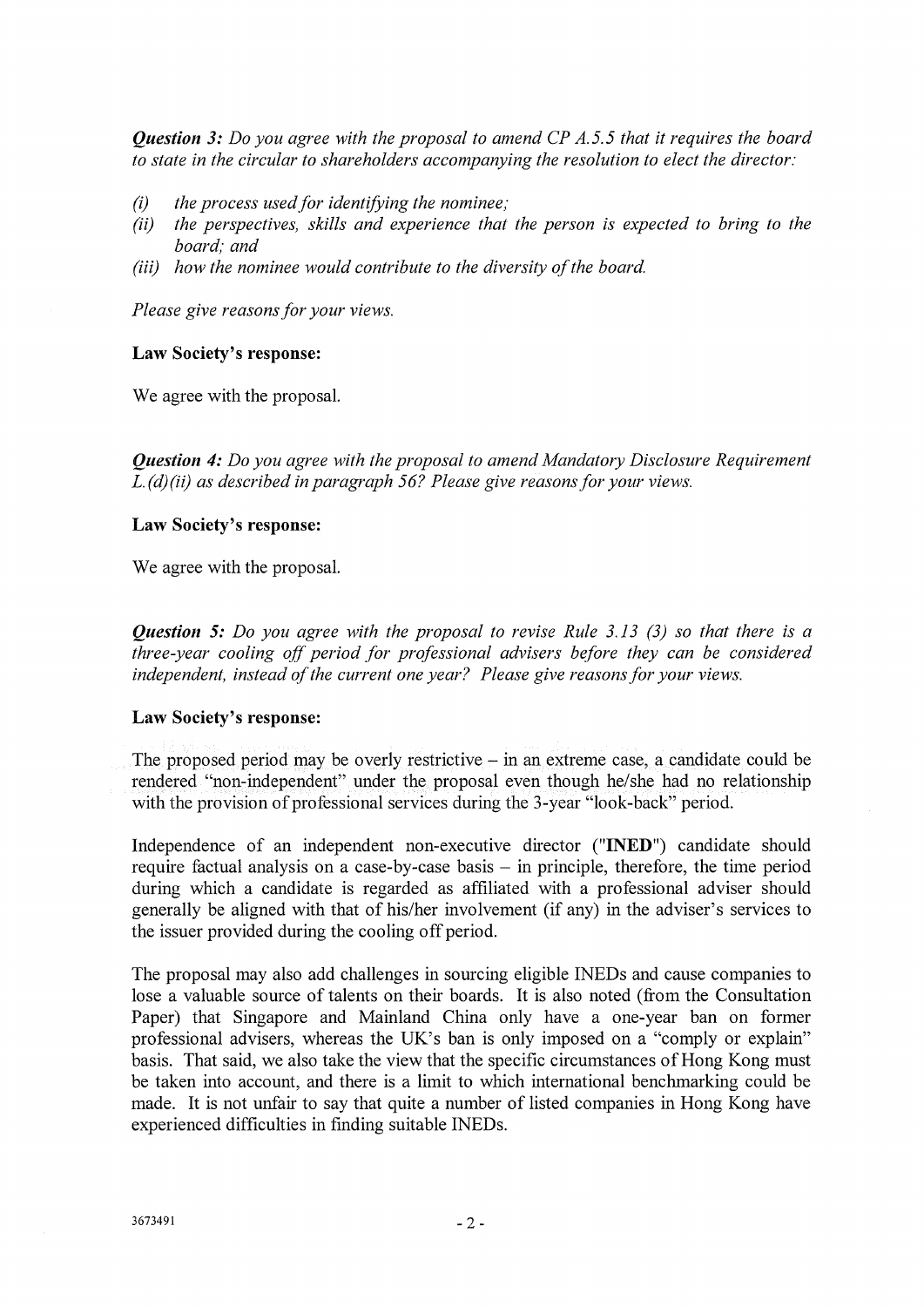To enhance regulation while not depriving issuers of eligible INED candidates, any additional cooling-off period should be made a CP (rather than a Rule amendment) such that issuers will have to explain the reasons should there be a deviation from the CP.

*Question 6: Do you agree with the proposal to revise CP C.3.2 so that there is a threeyear cooling off period for a former partner of the issuer's existing audit firm before he can be a member of the issuer's audit committee? Please give reasons for your views.* 

## Law Society's response:

Please see our response to Question 5.

*Question* 7: *Do you agree with the proposal to revise Rule 3.13(4) to introduce a one-year cooling off period for a proposed independent non-executive director ("INED') who has had material interests in the issuer's principal business activities in the past year? Please give reasons for your views.* 

## Law Society's response:

We agree with the proposal in principle.

*Question 8: Do you agree with the proposal to introduce a new Recommended Best Practice ("RBP") A. 3.3 to recommend disclosure of INEDs ' cross-directorships or having significant links with other directors through involvements in other companies or bodies in the Corporate Governance Report? Please give reasons for your views.* 

# Law Society's response:

We agree with the proposal.

*Question 9: Do you agree with the proposal to introduce a Note under Rule 3.13 to encourage inclusion of an INED's immediate family members in the assessment of the director's independence? Please give reasons for your views.* 

### Law Society's response:

Somewhat polarized views have been expressed by our members.

Some adopt the view that the net may be cast unnecessarily wide under the proposal, especially since the Note to the existing Rule 3.13(6) already covers family members of an INED candidate. The proposed amendment to Rule 3.13 may also give the impression that a candidate's independence is bound to be compromised by some connections which his/her family member has — this is not necessarily true and is also unfair to the candidate. To balance between perceived independence concerns and actual facts, a CP can be added to require the board of directors of an issuer to explain its reasons where it determines that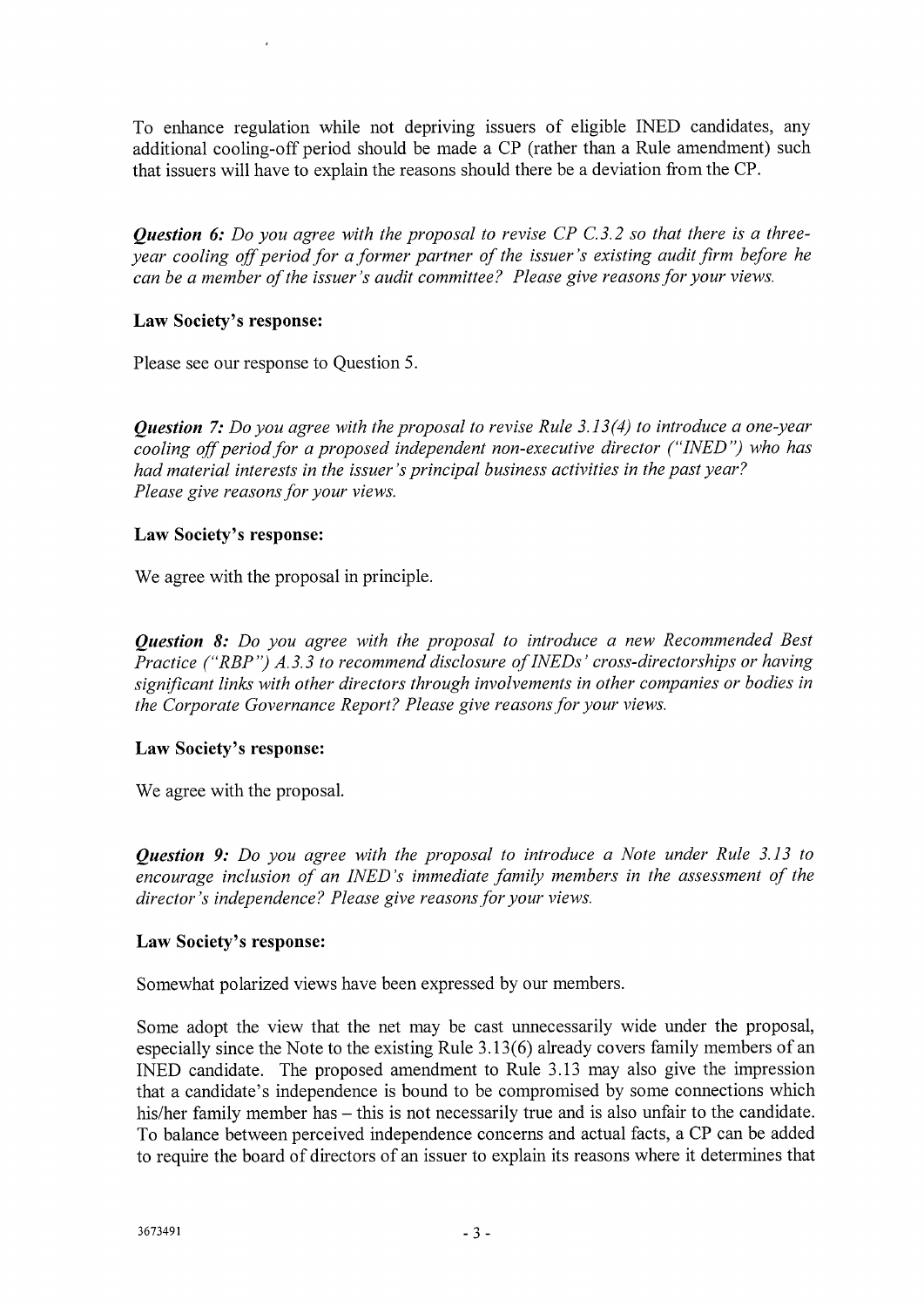a candidate is independent notwithstanding his/her family ties (similar to the UK approach).

On the other hand, the contrary view has been expressed that connections through immediate family members is a real issue in Hong Kong, and INED's immediate family members should be considered in the context of ensuring the director's independence and it should be regulated as a Rule instead of just being a CP. For example, the Rule may provide that the independence status will be taken as compromised unless it could be shown to the Exchange that the potential implications resulting from such ties have been severed.

*Question 10: Do you agree with the proposal to adopt the same definition for "immediate family member" as Rule 14A.12(1)(a) as set out in paragraph 81? Please give reasons for your views.* 

### **Law Society's response:**

We agree with the proposal.

*Question 11: Do you agree with the proposal to amend Mandatory Disclosure Requirement L. (d)(ii) of Appendix 14 to require an issuer to disclose its nomination policy adopted during the year? Please give reasons for your views.* 

### **Law Society's response:**

We agree with the proposal.

*Question 12: Do you agree with the proposal to amend CP A.6.7 by removing the last sentence of the current wording? Please give reasons for your views.* 

### **Law Society's response:**

We agree with the proposal.

*Question 13: Do you agree with the proposal to revise CP A.2.7 to state that INEDs should meet at least annually with the chairman? Please give reasons for your views.* 

#### **Law Society's response:**

We agree with the proposal.

*Question 14: Do you agree with the proposal to introduce CP E. 1.5 requiring the issuer to disclose its dividend policy in the annual report? Please give reasons for your views.*